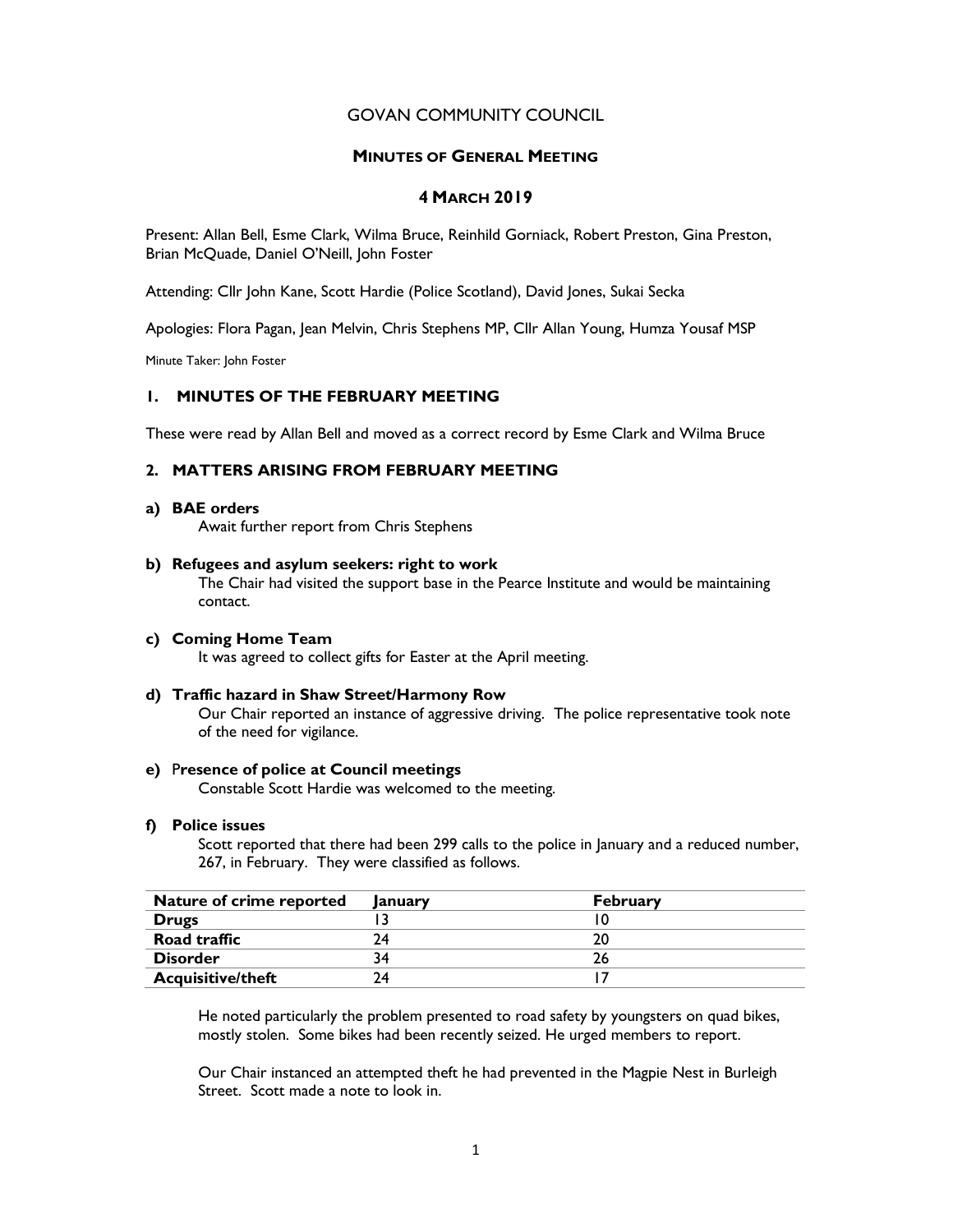#### g) Govan Fair Association

The minute secretary had spoken to Peter McCarthy and he would ensure that Flora and Jean were informed of meetings. The procession would commence at Elder Park and end at Copland Road this year and take place on Friday 7 June.

## h) East Govan Community Council

Fifteen were reported to have attended the February meeting.

#### i) The Graving Dock

No further progress – although the dock would be used for a film set over the summer.

#### j) Govan Community Boxing Club

No further report on permanent premises

#### k) Blocked gullies and road flooding

Problems remained in Langlands Road – mainly because the machines to clear gullies were blocked by parked cars.

## l) Rangers Community Forum

Cllr Kane had attended and noted the extensive work of the Rangers Charity Foundation, particularly among youth and on issues of diversity, and suggested a speaker might be invited to a future meeting. He also noted that there were many objections lodged to the Event Day Parking Scheme.

## m) Rents: legal position of pre-1989 Housing Association tenants

Copies of the Petition to the Scottish Parliament, as agreed at the February meeting, were distributed and circulated for signature at the meeting. Once signatures had been collected a submission would be made to the Scottish Parliament for a Hearing at the Petitions Committee.

## o) Area Partnership: Cleansing procedures

Cllr Kane reported that new management structures were being introduced, on a neighbourhood basis, but that, in his opinion, responsiveness remained poor. He was also concerned that Environmental Health was now, in managerial terms, responsible to LES. He had raised the question with the Council's Chief Executive as to whether this involved a conflict of interest.

## p) Consultation on the Transport (Scotland) 2017 Bill

Daniel O'Neill was drafting a letter to the City Council calling for a response to the recent consultation that strongly reiterated the demand for a Lothian style scheme to be made possible by legally enabling all councils to provide regionally organised public bus services

#### q) Café 13

Chris Stephens MP reported by email that the meeting held previously that day had identified a security fix that would include an enhanced alarm system with vibration sensors on all windows, the installation of full height entry gates and joinery modifications to both external doors. A mix of funding sources was being investigated.

## r) Letter of Support

Sukai Secka attended to thank the Community Council for its letter of support. She had travelled to Liverpool for her interview but had not yet received any response.

# 3. COMMUNITY COUNCIL ORGANISATION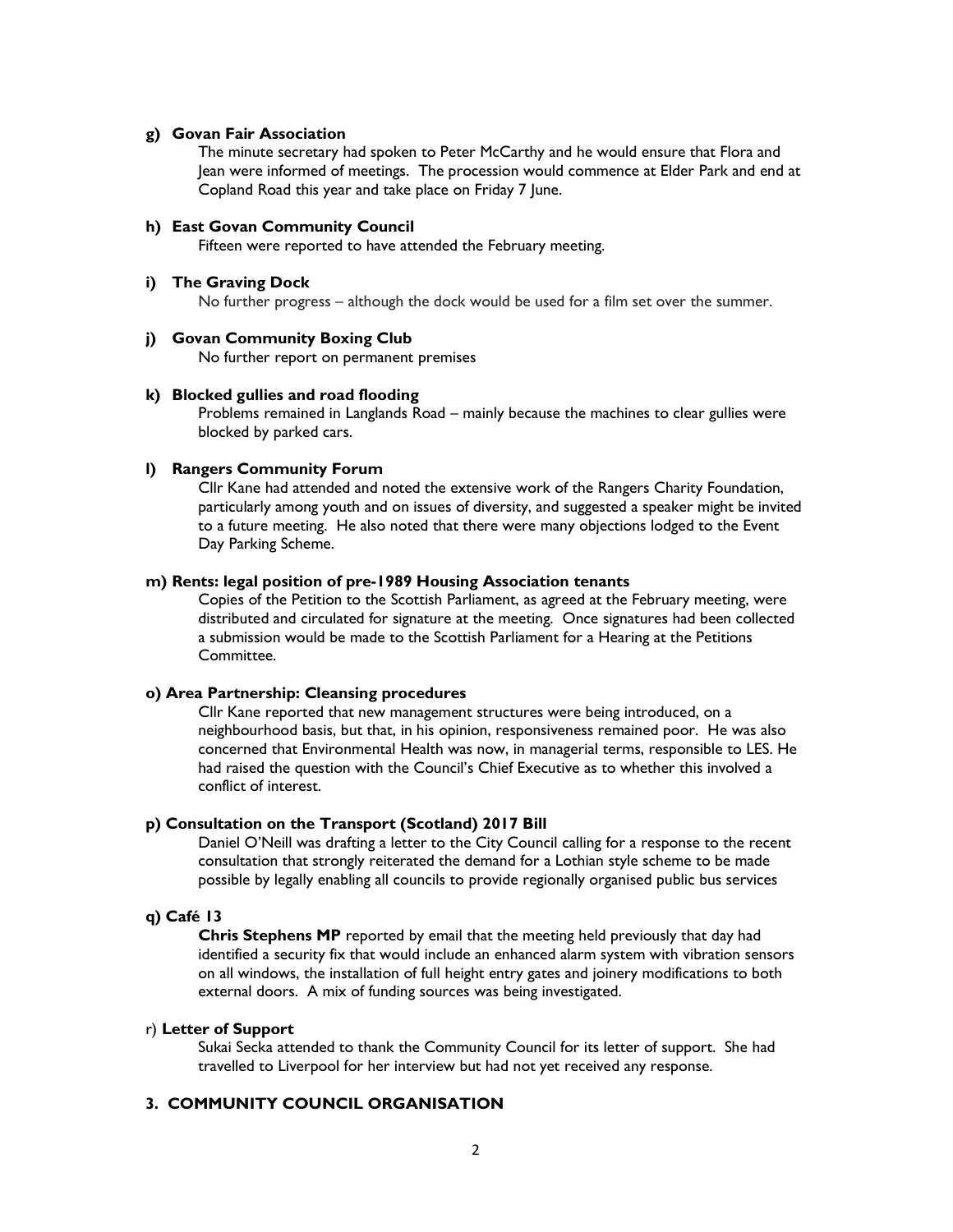### a) Change of signature for the bank account

Our Secretary now had the relevant forms and would seek to secure all necessary signatures with two out of three officers signing.

### b) Strategy meeting

Our Secretary would continue with arrangements for a meeting in the early summer and fix the date if possible with the Health Minister Jeanne Freeman and our MP over the next couple of months. It was hoped to include a representative from either UNISON or RCN. It was also agreed that we should seek a representative from UNITE for the item on bus services and powers for Councils to establish Lothian style operations. Rents in the private and HA pre-1989 tenant sectors should also be on the agenda.

#### c) Govan Letter

A full draft was circulated. An interview with the Chair of the PI had still to be conducted and it was agreed to include photos from the IWD event at Mary Barbour's statue on Friday  $8<sup>th</sup>$  March – with the laying of flowers.

#### d) Computing equipment

Secretary to secure quote for new computer and printer/scanner for next meeting

## 4. CORRESPONDENCE AND SECRETARY'S REPORT

Consultation on allotments and sustainable food Either our Secretary or Chair would attend

Digital Fun Day at the Pearce Institute 1 to 4.30 p.m. on Friday 8 March with hands on experience of soldering and building robots

Govan Thriving Places 13 March at 1 p.m. Ibrox Stadium: Our Chair to attend

#### Lord Provosts Award 2019

It was agreed to nominate May Nicholson of the Preshall Trust, responsible for the SW Food Bank among other activities to assist those needing help.

# 5. REPORTS FROM ELECTED MEMBERS

## COUNCILLOR JOHN KANE

Councillor Kane's report dealt with:

a) Parking

Concern at inadequate parking provided for in new housing projects and the loss of existing parking as a result of proposed developments at Water Row and the Co-op carpark

b) BBC

Opportunities offered by expansion of programming in Scotland for local work and discussions, which he wanted to develop, with a BBC director on the benefits for the locality

- c) Bridge over the Clyde at Water Row Daniel O'Neill raised whether the bridge could be covered to cope with the inclement weather. Cllr Kane would consult on feasibility and desirability.
- d) European In Door Athletics Championship and visit by Jason Gardner